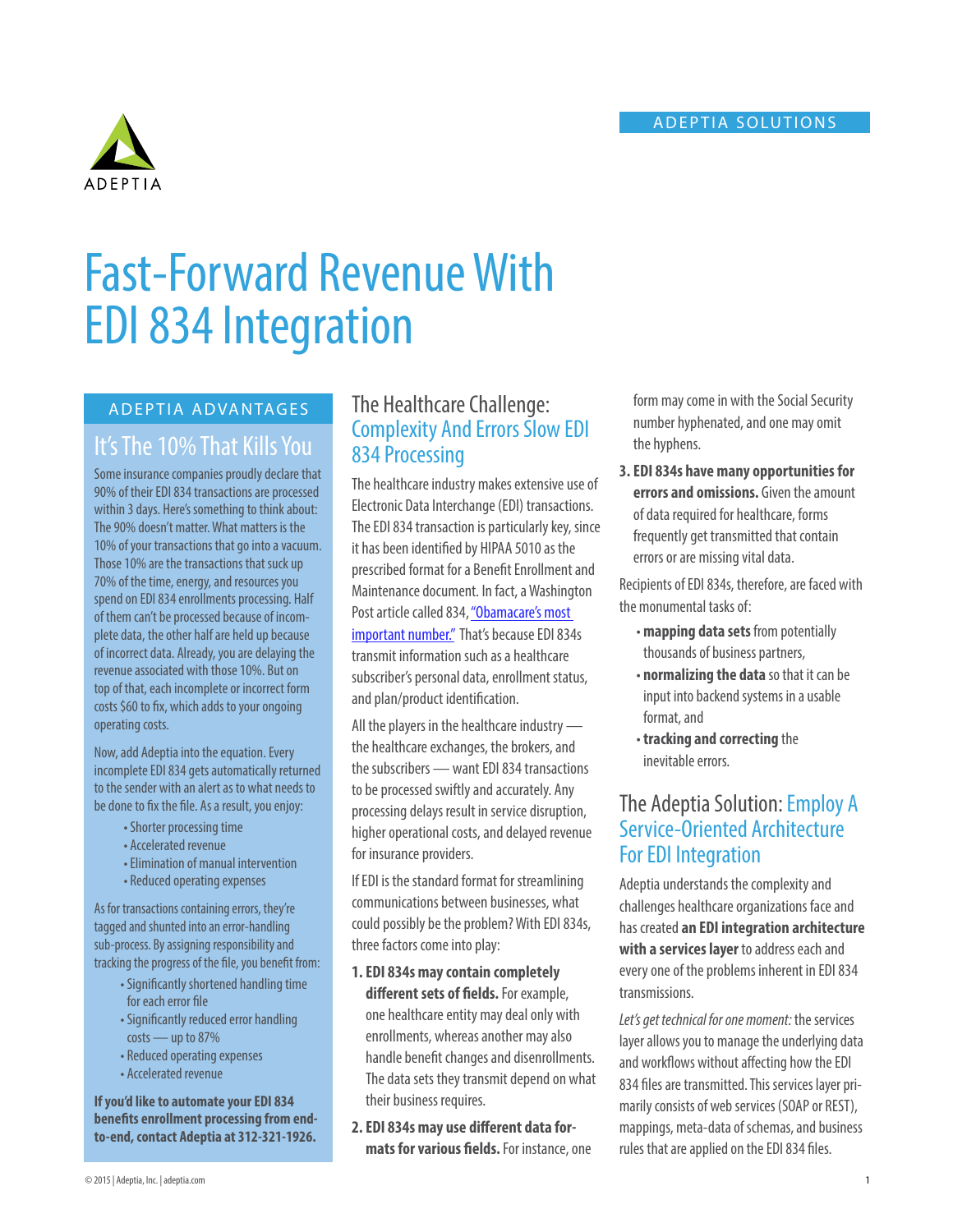*Adeptia removes the need for custom coding: all data mapping and process flow development can be accomplished with drag-and-drop ease. Everything in Adeptia's interfaces is visual, understandable, and actionable.* 

*Now let's talk business:* here's what Adeptia's EDI integration solution means for your business:

**· All EDI 834s can be mapped and normalized for your backend systems**.

You can accept EDI 834s with any combination of fields and any type of data format and create rules to map the information automatically into a normalized format for your backend systems. There is no need for manual intervention or verification, speeding up the process significantly and eliminating errors caused by manual data entry.

**· Special requirements no longer demand special handling.** You can create 'templated' process flows to handle the common steps of data transformation and routing, where the behavior of the process is determined by the type of data being received from a

### ADEPTIA ADVANTAGES

# What About Non-EDI Data? But they all require custom coding, and that is a screeching halt.

Not every business partner you interact with will use an EDI 834, even if it is the HIPAA 5010 standard. With Adeptia, that doesn't matter at all. Adeptia's solutions are **business-centric** and **format-agnostic.**

With Adeptia, you can accept healthcare benefit information from any source (including APIs, XML, web services, cloud applications, portals, etc.) and in any format (Excel spreadsheets, PDFs, Word documents, email attachments, etc.). Adeptia has the capability to validate the data, translate it, and map it into any another application, such as a backend ERP system.

given source. For example, if a state sends an EDI 834 that requires specific handling, that particular map can be applied at runtime. You don't have to create individual processes for each healthcare exchange.

**· Work can be re-used, rather than needing to be re-done.** You can use the service-oriented architecture (SOA) to re-purpose existing process flows, eliminating redundant time and effort. For instance, if you bring on a new vendor whose EDI 834 format is similar to that of an existing vendor, you can copy the existing process flow and modify it accordingly.

# The Adeptia Difference: Three Benefits That Transform EDI 834 Processing

#### **1. INTUITIVE INTERFACES**

Do other EDI integration platforms exist? Yes. But they all require custom coding, and that is a costly, complicated, and time-consuming process that drains your IT staff and your IT budget.

**Adeptia removes the need for custom coding: all data mapping and process flow development can be accomplished with drag-and-drop ease.** Everything in Adeptia's interfaces is visual, understandable, and actionable. Adeptia puts the capacity for mapping data and building process flows into the hands of business users.

By empowering business users to work with EDI 834s directly, you reduce your reliance on high-level IT personnel. Plus, you increase your organization's ability to process information faster, lower your operational costs, and enhance your capacity to get to revenue faster.

#### **2. AUTOMATIC PREPROCESSING AND VALIDATION**

Every time an EDI 834 comes in with data missing or with errors in the data itself, transaction processing comes to a



*Business users can identify fields in incoming EDI 834s on the left, and "drag" them to the corresponding backend ERP field on the right. Perfect mapping – no coding required.*